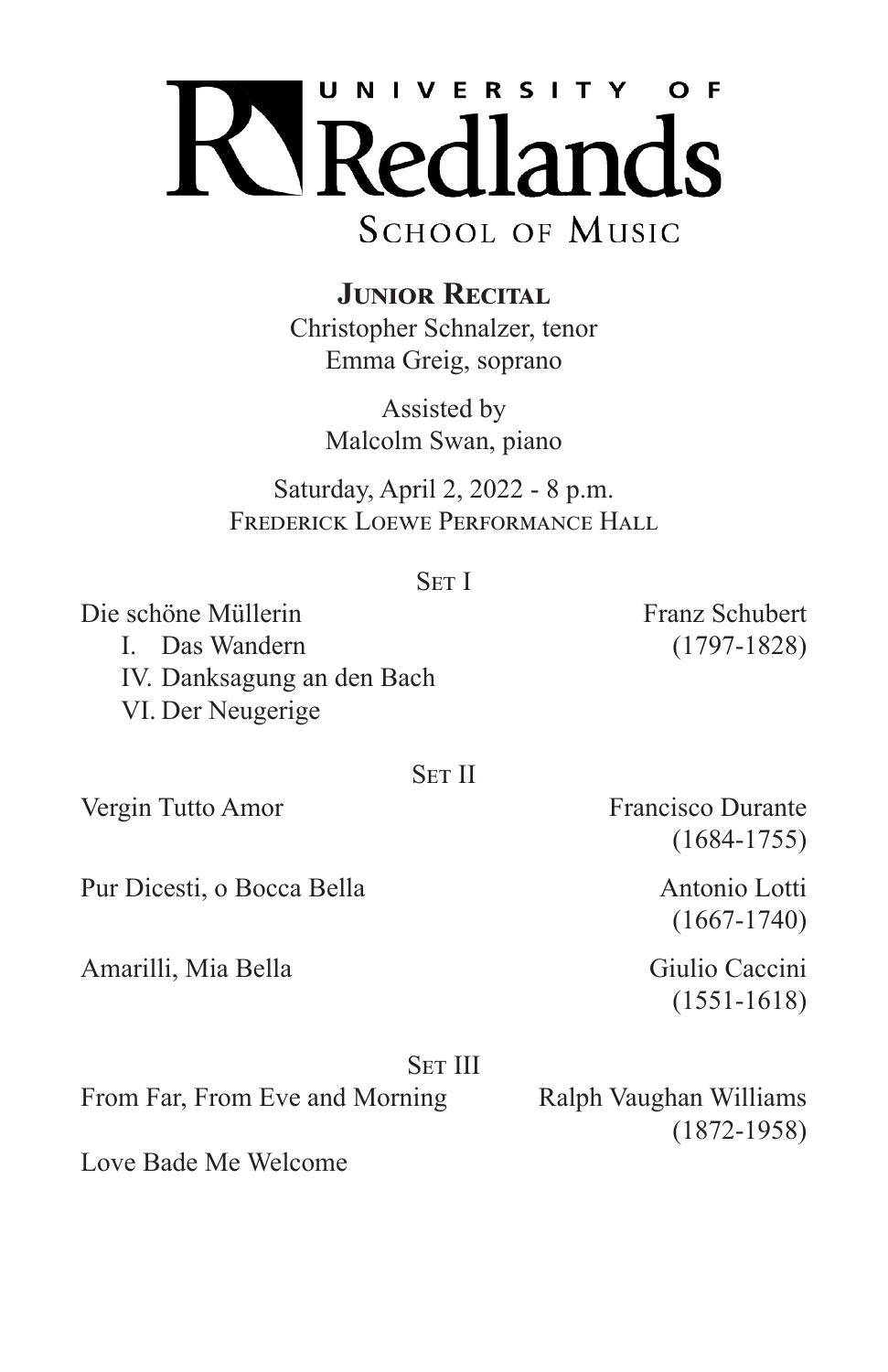|                                               | <b>SET IV</b>                |                                                                   |
|-----------------------------------------------|------------------------------|-------------------------------------------------------------------|
| Part of a Painting                            |                              | Justin Paul, Benj Pasek<br>(b. 1985)                              |
|                                               | Christopher Schnalzer, tenor |                                                                   |
| <b>SET V</b><br>Warun willst du and're fragen |                              | Clara Schumann<br>$(1819-1896)$                                   |
| Liebeszauber                                  |                              |                                                                   |
| Ich stand in dunklen Träumen                  |                              |                                                                   |
|                                               | <b>SET VI</b>                |                                                                   |
| Sebben, crudele                               |                              | Antonio Caldara<br>$(1670-1736)$                                  |
| O, dolcissima speranza                        |                              | Alessandro Scarlatti<br>$(1659-1725)$                             |
|                                               | <b>SET VII</b>               |                                                                   |
| Pregúntale á las estrellas                    |                              | Latin American Folksong<br>Arr. Edward Kilenyi<br>$(1920 - 2000)$ |
| El tra la la y el punteado                    |                              | Enrique Granados<br>$(1867-1916)$                                 |
|                                               | <b>SET VIII</b>              |                                                                   |
| Crépuscule                                    |                              | <b>Jules Massenet</b><br>$(1842 - 1912)$                          |
| Tout Gai!                                     |                              | Maurice Ravel<br>$(1875 - 1937)$                                  |
| Mon Jardin                                    |                              | Felix Fourdrain<br>$(1880 - 1923)$                                |
|                                               | Emma Grieg, soprano          |                                                                   |